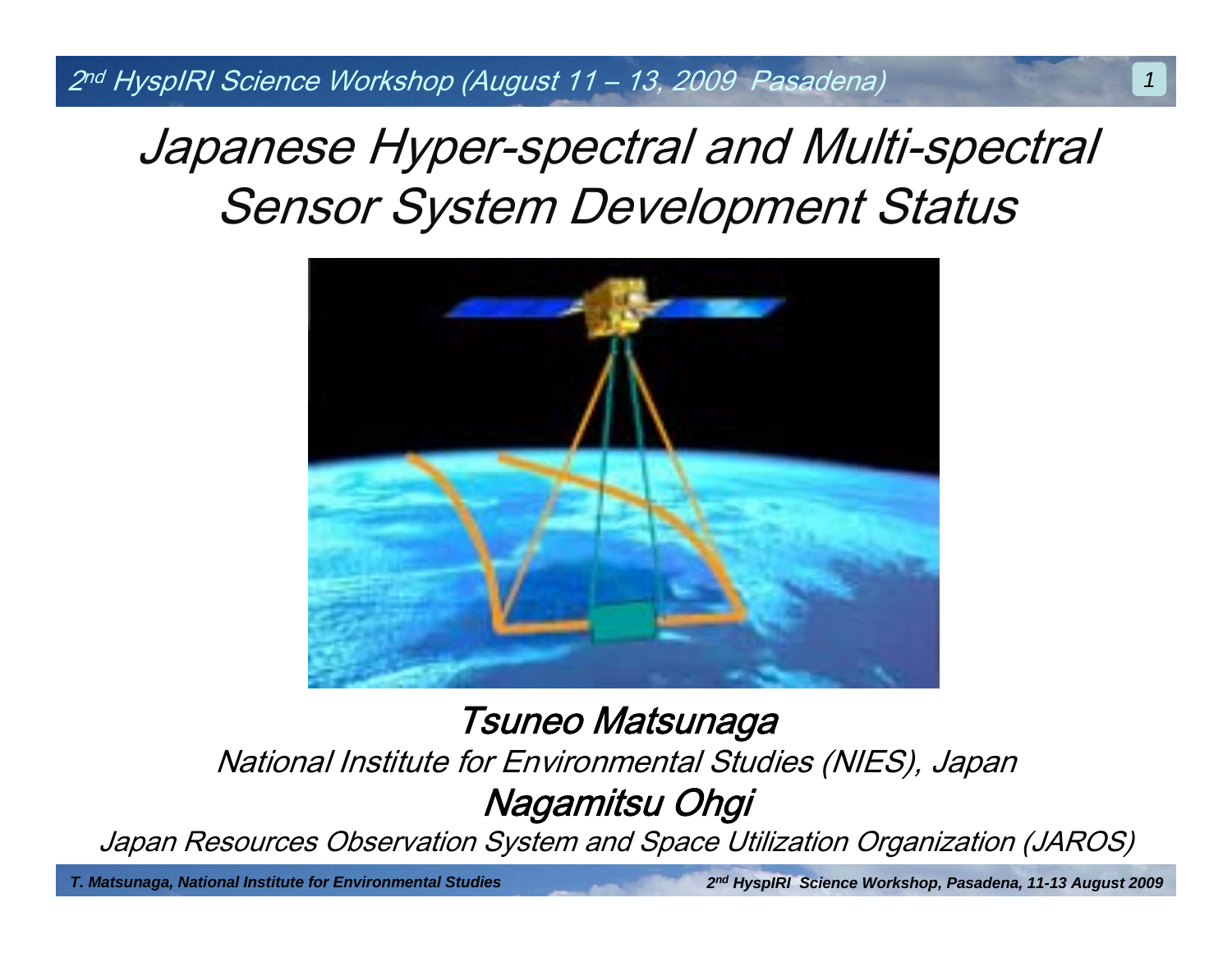### Personal Information

 Dr. Tsuneo Matsunaga (matsunag@nies.go.jp) Chief, Office for Global Environmental Database, Center for Global Environmental Research (CGER), National Institute for Environmental Studies (NIES), Japan

 Member of Japanese ASTER Science Team Co-chair of Ecosystem, Oceanography, and Limnology WG Member of Temperature/Emissivity Separation WG

 Member of Committee for METI\*'s new instrument development \*Ministry of Economy, Trade, and Industry of Japan

Other satellite projects

> - PI of Spectral Profiler\*\* onboard Japanese "Kaguya" lunar explorer \*\*Nadir-looking "non-imaging" spectrometer with 296 bands in  $0.5 - 2.6$   $\mu$ m region.

- Member of NIES GOSAT\*\*\*Project

\*\*\*Japaense satellite for measurement of atmospheric CO2 and CH4 using a Fourier transform spectrometer in NIR and TIR regions - Former member of EO-1 Science Validation Team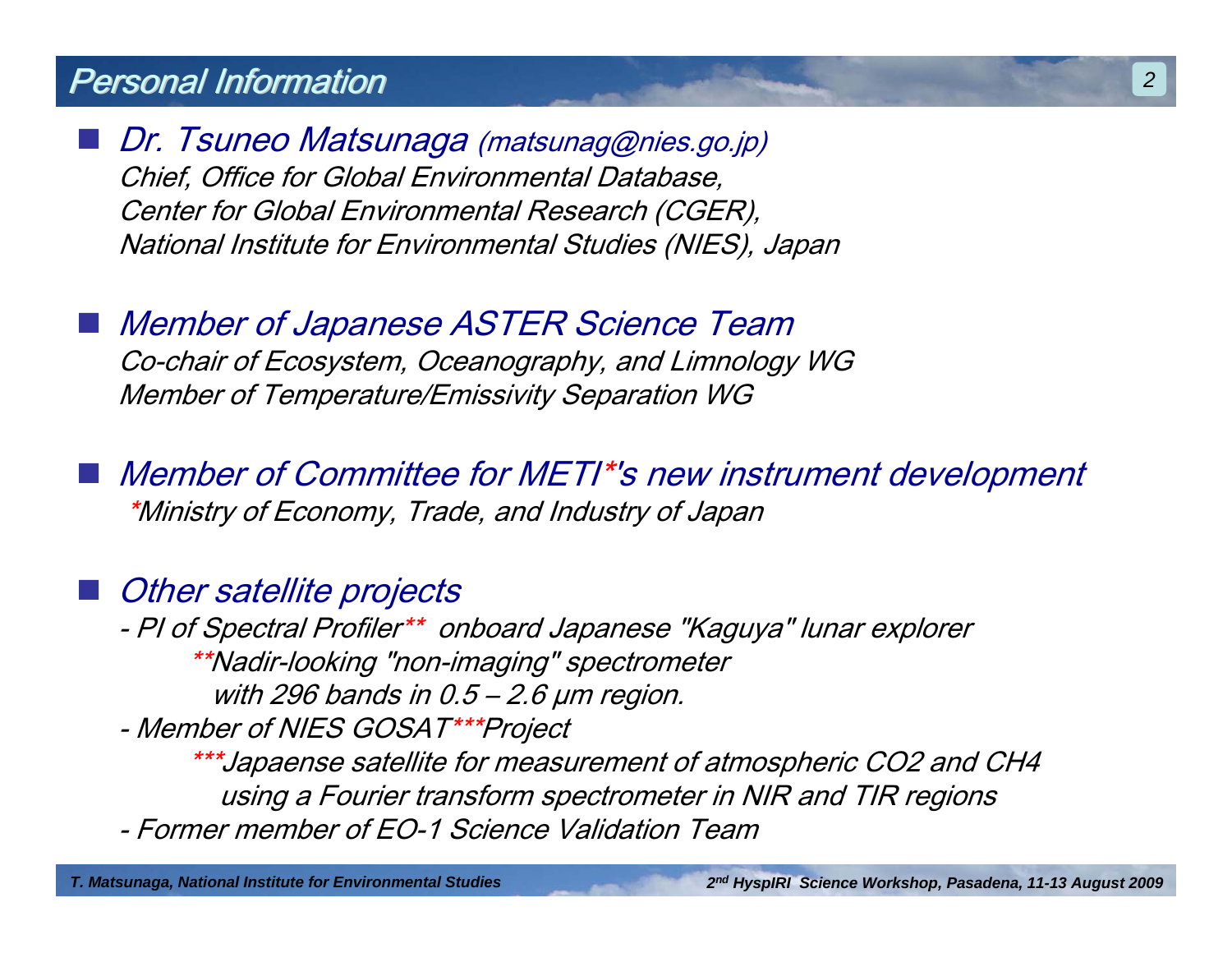## **Summary**

- Japanese Ministry of Economy, Trade, and Industry (METI) has developed several earth observation instruments for various satellites since 1980s including ASTER onboard NASA's Terra satellite.
- In 2007, METI started the development of a new instrument which consists of hyperspectral subsystem and multispectral subsystem. - "Hyper" : 30 m resolution, 30 km swath, 185 bands in 0.4-2.5 µm
	- -"Multi" : 5 m resolution, 90 km swath, 4 bands in 0.4-0.9 µm
	- -Simultaneous operation of two subsystems is possible
- The completion of the new instrument will be 2011. JAXA's ALOS-3 satellite, to be launched in 2013/14, is a candidate satellite to host METI's new instrument.
- **Following issues are being discussed:** 
	- Establishment of Science Team
	- -Development of the ground data system
	- Domestic and international collaboration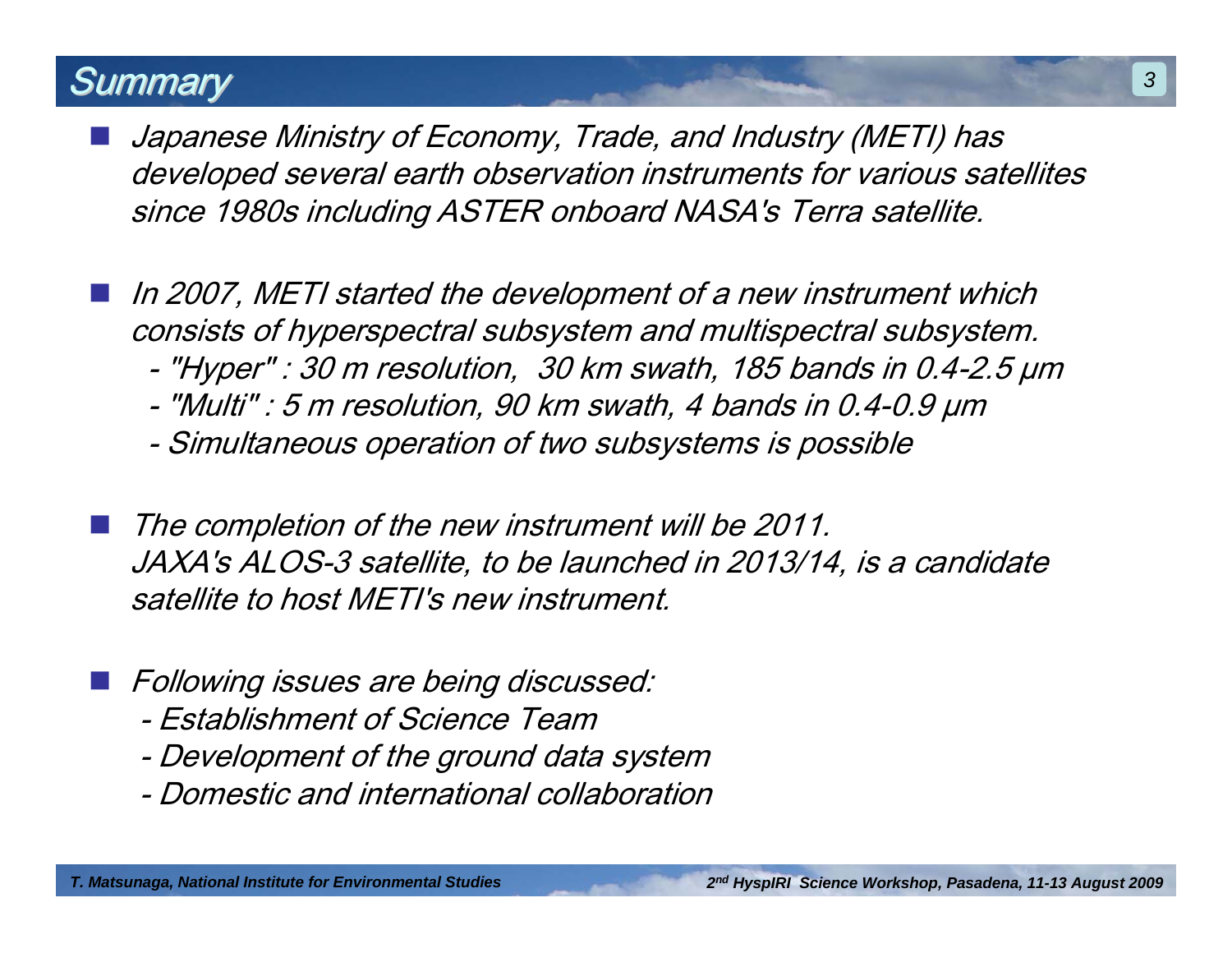## **Earth Obervation Instruments by METI**



*T. Matsunaga, National Institute for Environmental Studies*

*2n<sup>d</sup> HyspIRI Science Workshop, Pasadena, 11-13 August 2009*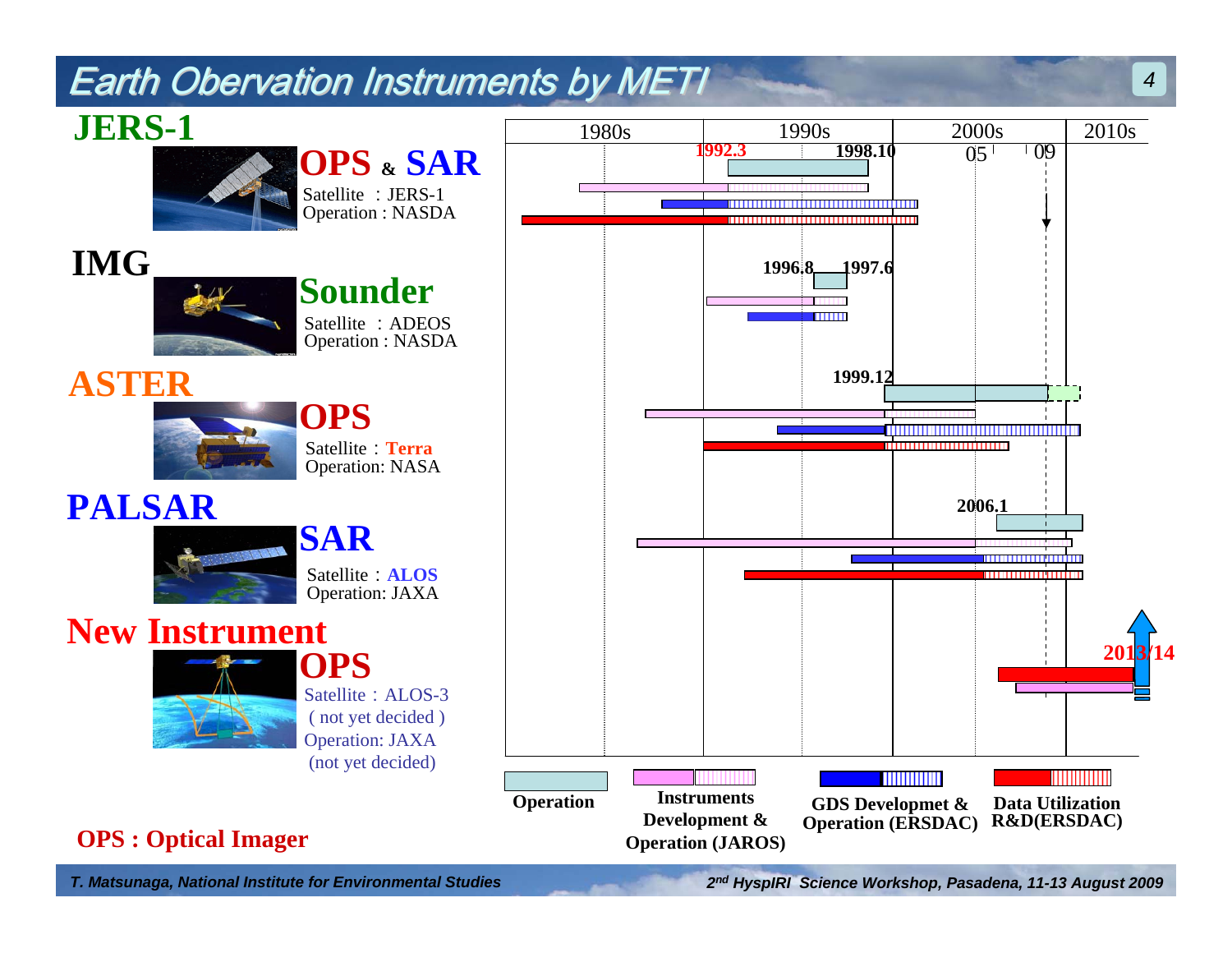| <b>Candidate Satellite: JAXA's Advanced Land Observing Satellite - 3</b><br>$5\overline{5}$ |                                        |                    |                                      |  |  |
|---------------------------------------------------------------------------------------------|----------------------------------------|--------------------|--------------------------------------|--|--|
| ALOS (2006-)                                                                                |                                        | Type               | Sun-synchronous subrecurrent orbit   |  |  |
|                                                                                             | Orbit                                  | Altitude           | Approx. 618km                        |  |  |
|                                                                                             |                                        | Local Sun Time     | $13:30 +/- 15$ min (Descending node) |  |  |
|                                                                                             | Life time                              |                    | 5 years                              |  |  |
| ALOS-2 (2013-)                                                                              | Launch                                 | <b>Target Year</b> | 2014                                 |  |  |
|                                                                                             |                                        | Rocket             | $H-2A$                               |  |  |
|                                                                                             | Satellite                              | <b>Mass</b>        | $\leq$ 2000 $kg$                     |  |  |
|                                                                                             |                                        | Solar Arrays       | 2 paddles                            |  |  |
|                                                                                             | Mission data<br>transmission           |                    | Data Relay (Ka-band)                 |  |  |
|                                                                                             |                                        |                    | Direct Transimission (X-band)        |  |  |
|                                                                                             | <b>Optical Instruments</b>             |                    | Panchromatic                         |  |  |
| ALOS-3 (2014-)                                                                              |                                        |                    | Hyper-/Multi-specral                 |  |  |
|                                                                                             | Optical<br>Observat<br>10 <sub>n</sub> | Panchromatic       | Res.: 0.8m Swath: 50km               |  |  |
|                                                                                             |                                        | Multi-<br>spectral | Res.: 5m Swath: 90km                 |  |  |
|                                                                                             |                                        | Hyper-<br>spectral | Res.: 30m Swath: 30km                |  |  |

As of July, 2009 (http://www.alos.jp/pdf/ALOS-3\_0900702.pdf)

*2n<sup>d</sup> HyspIRI Science Workshop, Pasadena, 11-13 August 2009*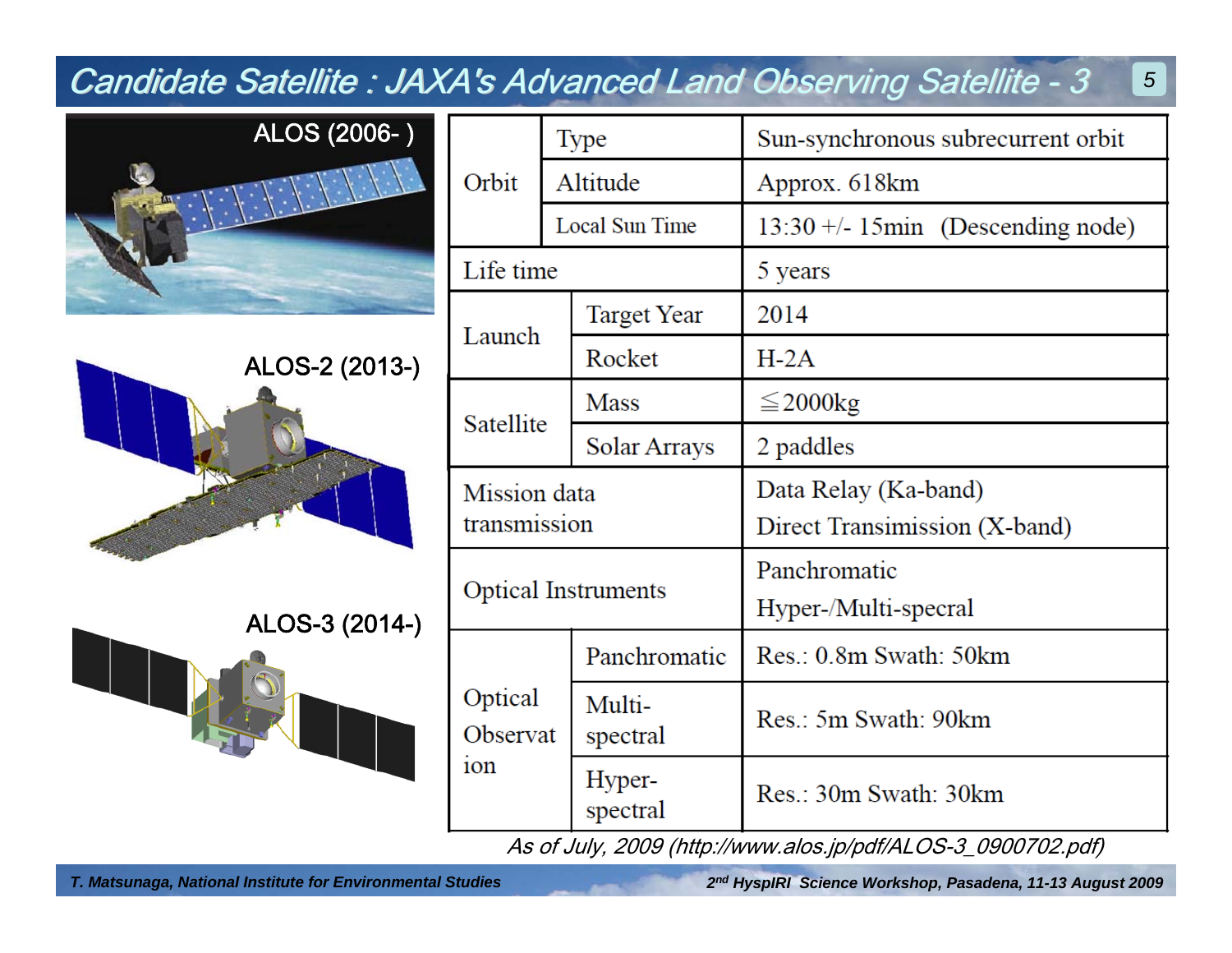## Instrument Overview



*6*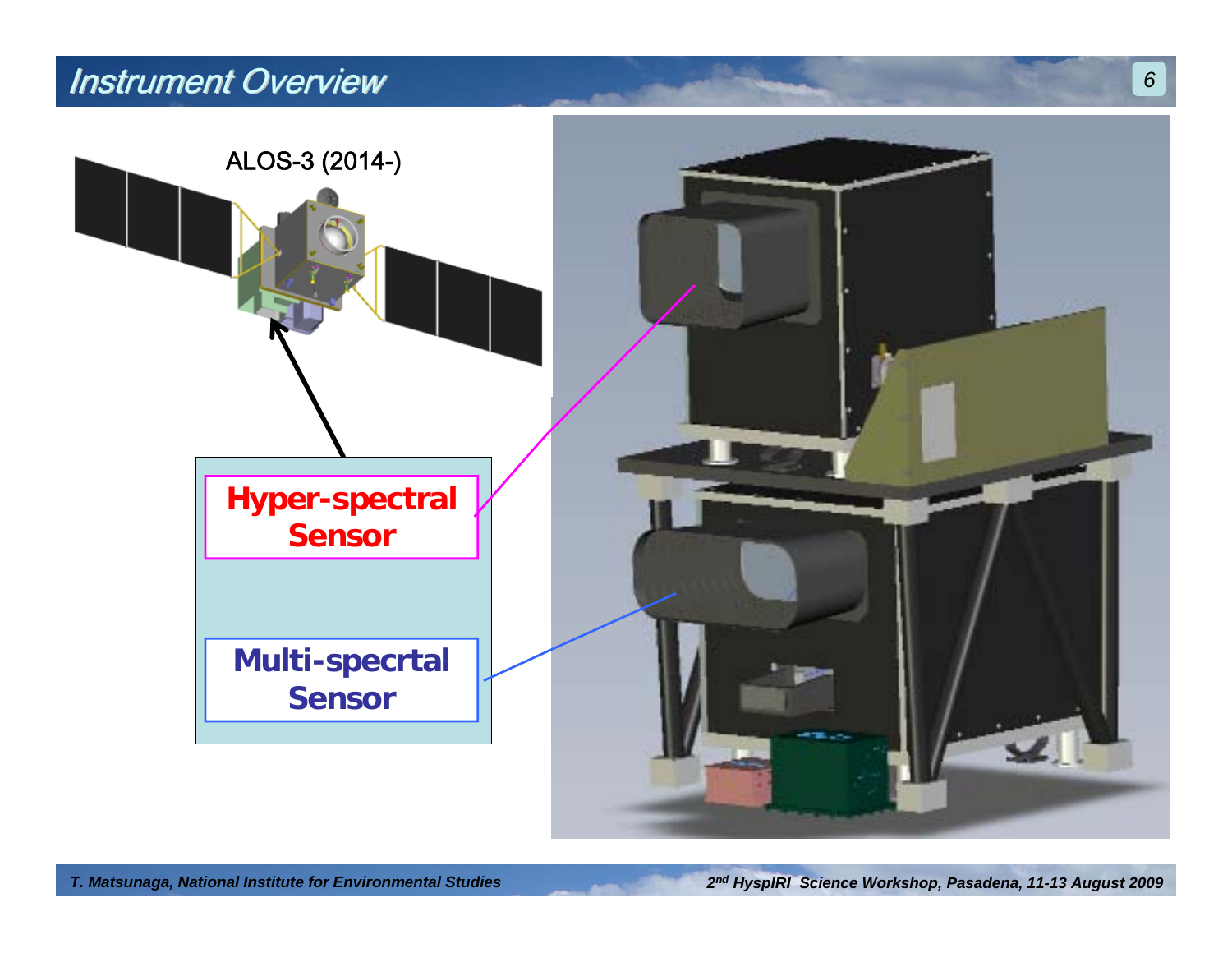|                             | <b>Hyper-spectral Sensor</b> |                    |                              |
|-----------------------------|------------------------------|--------------------|------------------------------|
|                             | <b>VNIR</b>                  | <b>SWIR</b>        | <b>Multi-spectral Sensor</b> |
| <b>Spatial Resolution</b>   | 30 <sub>m</sub>              |                    | 5 <sub>m</sub>               |
| <b>Swath Width</b>          | <b>30 km</b>                 |                    | <b>90 km</b>                 |
| <b>Telescope</b>            | <b>Off-axis Three Mirror</b> |                    | <b>Off-axis Three Mirror</b> |
| Spectrometer                | <b>Offner Type</b>           | <b>Offner Type</b> |                              |
| <b>Detector Type</b>        | <b>Si CMOS</b>               | <b>MCT</b>         | <b>Si CCD</b>                |
| Radiometric<br>Quantization | 12 bit                       |                    | 12 bit                       |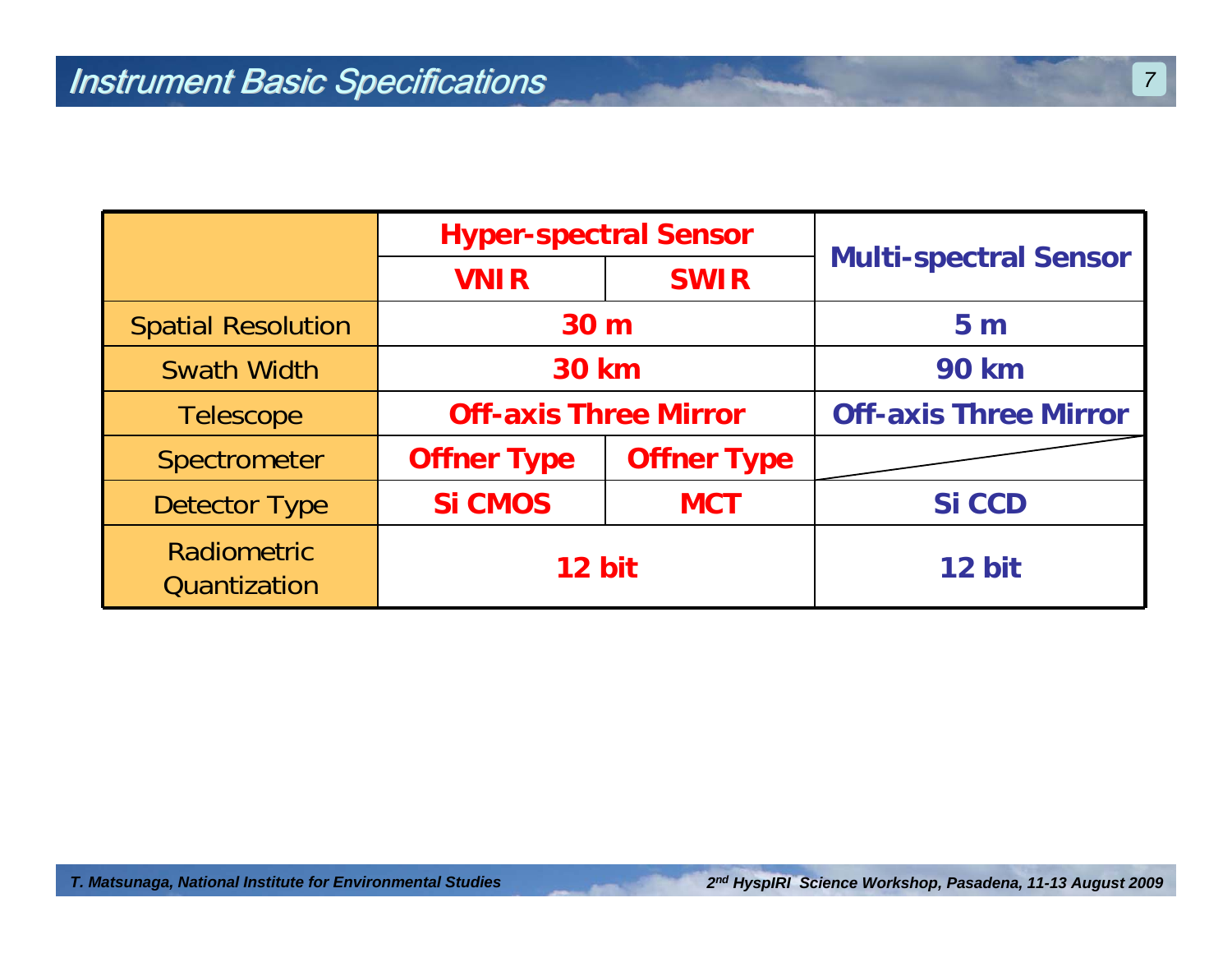## Requirements for Hyperspectral Subsystem

| Parameter                    |                           | <b>Requirement</b>           |
|------------------------------|---------------------------|------------------------------|
| <b>Spatial</b>               | <b>Resolution</b>         | 30 m                         |
|                              | Swath Width               | <b>30 km</b>                 |
| Spectral                     | Number of<br><b>Bands</b> | 185                          |
|                              |                           | <b>VNIR:57</b>               |
|                              |                           | <b>SWIR:128</b>              |
|                              | Range                     | $0.4 - 2.5 \,\mathrm{\mu m}$ |
|                              |                           | <b>VNIR:0.4-0.97 µm</b>      |
|                              |                           | SWIR:0.9-2.5 µm              |
|                              | <b>Resolution</b>         | 10 nm (VNIR)                 |
|                              |                           | <b>12.5 nm (SWIR)</b>        |
| <b>Signal to Noise Ratio</b> |                           | ≥ 450 @ 620 nm               |
| (S/N)                        |                           | ≥ 300 @ 2100 nm              |
| <b>MTF</b>                   |                           | $\geq 0.2$                   |
| Dynamic Range / Digitization |                           | $\geq 10$ bits               |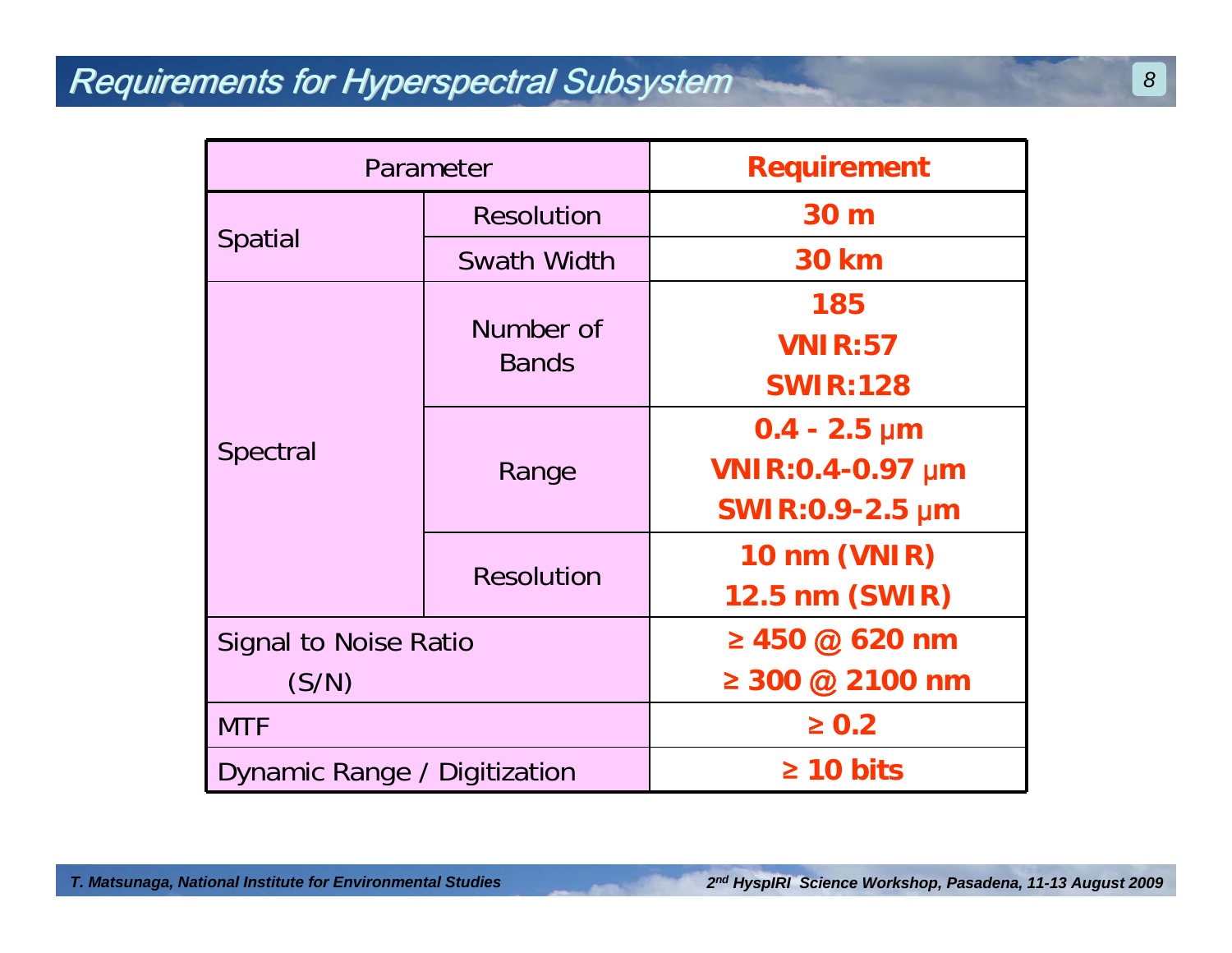| Parameter                             |                        | <b>Requirement</b>               |
|---------------------------------------|------------------------|----------------------------------|
| <b>Spatial</b>                        | <b>Resolution</b>      | 5 <sub>m</sub>                   |
|                                       | Swath Width            | <b>90 km</b>                     |
| <b>Spectral</b>                       | <b>Number of Bands</b> | 4                                |
|                                       | Range                  | $0.42 - 0.90 \,\text{\textmu m}$ |
| (S/N)<br><b>Signal to Noise Ratio</b> |                        | $\geq 200$                       |
| <b>MTF</b>                            |                        | $\geq 0.3$                       |
| Dynamic Range / Digitization          |                        | $\geq 8$ bits                    |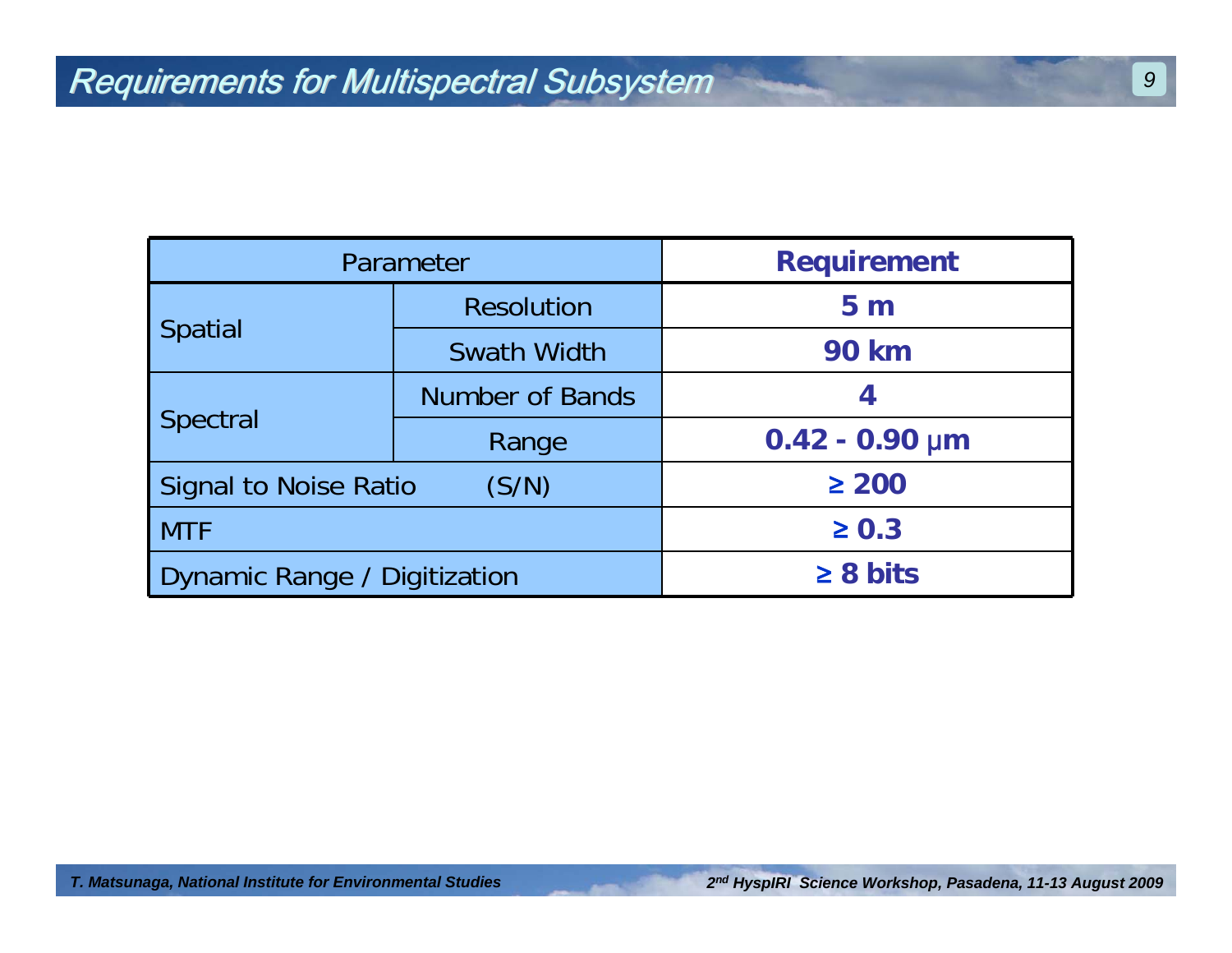#### *10* Schedule for Hyper- and Multi-spectral Sensor System Development